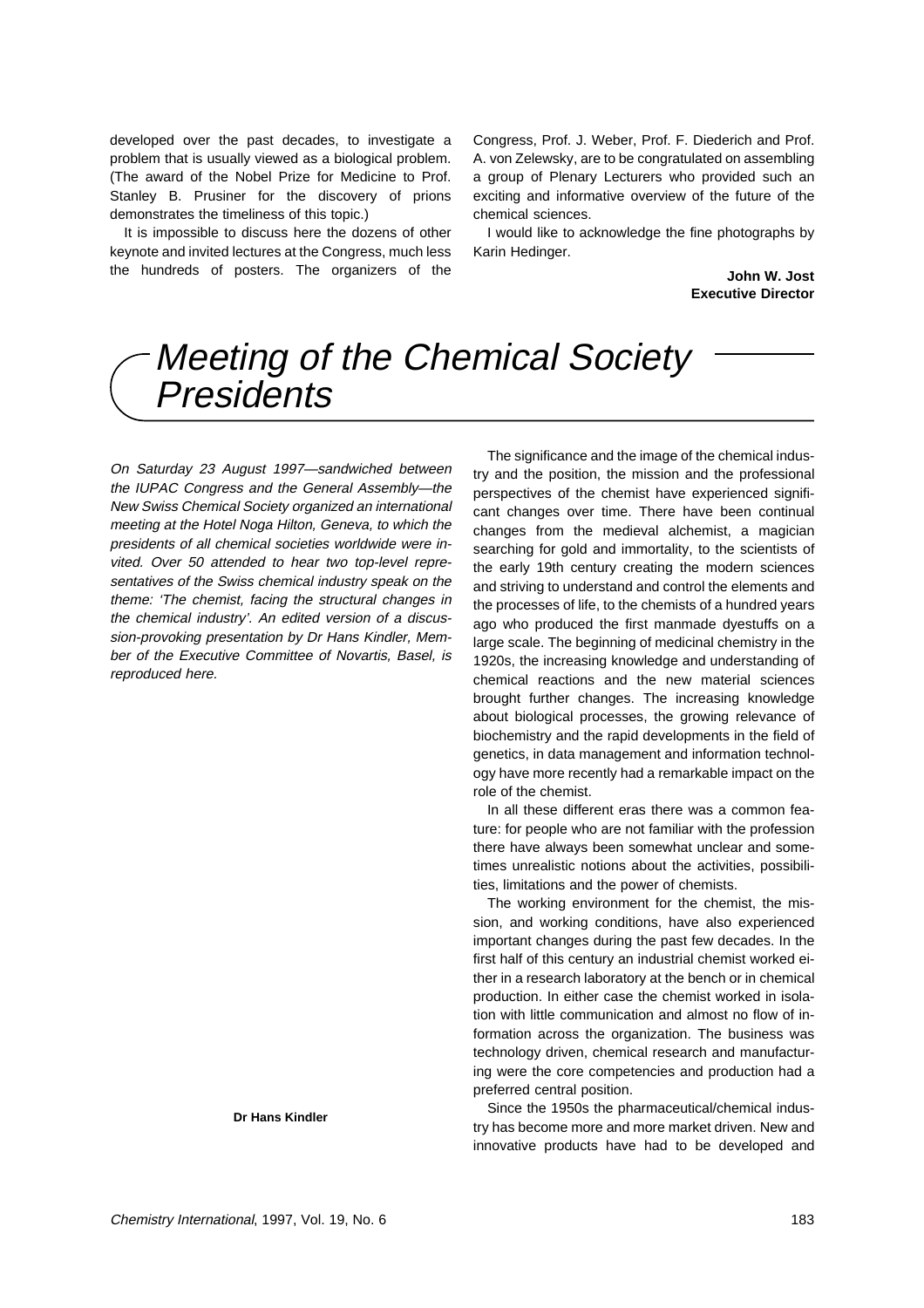manufactured to satisfy customers. A good integration of R&D projects in business strategy has become important to manage the innovation process successfully.

Over the same period, understanding of biological and biochemical processes has increased at a rapid pace, leading to a stronger influence of the biosciences in the discovery and development process. In manufacturing, efforts to improve the production processes have been extended from optimizing the cost of production to improving safety and ecology parameters at the same time. All these trends have led away from the working approach of the isolated chemist to an interdisciplinary working environment, to the team approach and an open communication across boundaries of departments, disciplines and locations.

For the chemist these developments mean above all that there is no special status; the chemist has to be able and willing to work in interdisciplinary teams. There are two major areas through which the chemist in industry can proceed and contribute value to the company:

- In the area of life sciences the chemist's knowledge is integrated with that of biologists and other specialists in medicine or animal and plant sciences;
- In material sciences there are many opportunities and challenges for innovation. There is a need for new materials such as composites, ceramics and catalysts for manufacturing, as well as for new analytical methods, chemical sensors and optoelectronic devices.

Against this background of change we ask ourselves what will be the impact on the chemist's future role.

#### **Changes in the economic environment**

The economic environment of the chemical industry is influenced primarily through the globalization of markets and increasing competitive pressures. Through networks of trade and information all major products and services are today offered worldwide and the competitive edge of many products is determined by the ability to differentiate them in performance or price.

Traditional home markets which previously determined the product range no longer exist. Home markets have the same rules as global markets.This also means that preferred locations for marketing organizations and technical operations are increasingly determined by strategic factors, the availability of resources, the social and legal environment and the proximity to customers.

Players in global markets have to adjust their structures and locations and must refocus their activities in view of their competitive advantage. This is leading to an increasing concentration of the industry through mergers and acquisitions. Companies have to exploit their synergy potential through management effectiveness, rationalization and focusing on core competen-

cies. Outsourced segments offer many opportunities for small, highly specialized or start-up companies. Additionally, we observe a dramatic increase in innovation costs and greater expectations and pressures of the financial community.

Another source of change, particularly affecting the pharmaceutical industry, is the 'power shift' of customers. Traditionally the medical doctor decided and prescribed the therapy and the medication for his patients. The decision power is now shifting more and more towards the payer, the health insurance companies and the patient. This shift influences the marketing strategies, organizational structures, product range and supply concept of the pharmaceutical industry.

The chemical industry's resources are increasingly focused on segments with high value-added potential and on product innovation and improvement.The valueadded segments are increasingly shifting from the producer to the creator of ideas and innovations. A strong process and product innovation effort is therefore the crucial factor for long-term success in the high addedvalue segment of any business. Consequently the chemical industry's R&D activities are increasing in absolute terms as well as in percentage of sales.

## **Changes in science and technology**

Developments in science and technology are among the most striking and highly visible changes taking place in our industry. There have never been so many people with such a high level of knowledge and never was communication of results and data so thorough and so easy. Information technology and computer power facilitates most tasks of the chemist and enables progress in areas such as gene technology. As a result, the disciplines of chemistry, biology and medicine are moving closer together.

Molecular biology is broadening the scope of the tools available in life sciences. These are complementing, not replacing, the range of currently available methods and products in healthcare, plant breeding and crop protection. The full impact of methods such as somatic gene therapy and xenotransplantation is not foreseeable yet; however, we have to be prepared to stay at the forefront of such developments.

New technologies are also developing in the non-biological sciences. In material sciences, new lightweight materials with improved mechanical and heat stability properties are being developed. New supramolecular structures are being investigated which exhibit unusual optical, optoelectronic and magnetic properties useful for data storage and other electronic or optical devices. Research in catalysis, especially in stereoselective reactions, has made great progress and opens new possibilities for ecologically improved manufacturing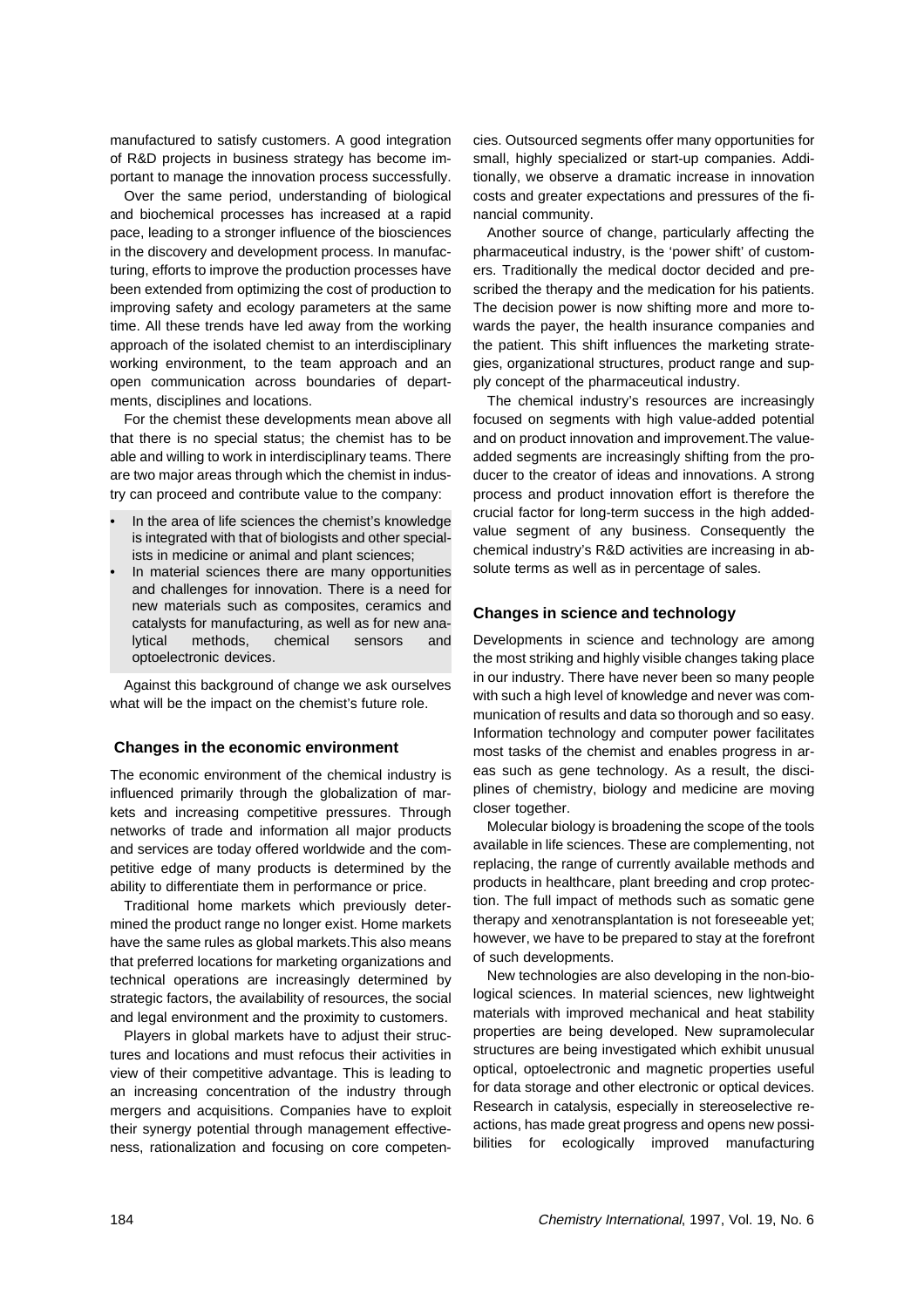processes. New territory is also being explored in the research of energy storage and molecular batteries, in sensor technology and analytical/diagnostic tools.

Obvious examples of multidisciplinary techniques are the new approaches in synthesis and testing large libraries of compounds, in computational and combinatorial chemistry and high throughput screening.

## **Changes in the social environment**

A recent study by the German Institute for Economic Research (DIW) has confirmed a clear pattern of internationalization of the industry: sites for industrial manufacturing follow the customer. Sooner or later R&D follows. As well as economic parameters, legal and social factors influence the selection of production and R&D sites. The social changes taking place in Europe today are characterized by reluctance to accept the activities of the chemical industry, including genetic engineering, the necessity to experiment with living organisms and the need for full intellectual property protection.

Ongoing changes in legislation should also be mentioned. Government activities and industry efforts should be complementary. Initiatives such as those being launched in Switzerland to forbid the use of some technologies are restricting development in the country. An attractive country for an innovative industry has to provide an innovation friendly environment with a positive attitude towards new technologies. This includes practicable legislation in the areas of ecology, animal rights, gene technology and which permits for the construction and operation of pilot plants.

## **Consequences for the position of the chemist**

#### Economic environment

Among the economic changes taking place in our business it is the globalization of markets which will have the most significant impact on the situation of the chemist. Participating in new attractive markets means that some production and R&D sites will be transferred to new sites and locations. The industry needs chemists with leadership qualities who are flexible and prepared to move to new assignments, activities and geographical areas—people with a sound basic knowledge of their professional field and the ability to see the entire picture of the business.

The ongoing structural changes in the pharmaceutical/chemical industry are not only aimed at increasing shareholder value, but are essential to realize synergies, to achieve a greater presence in the market place and to reach a critical mass for innovation potential. Chemists and other scientists in this R&D environment have to understand the driving forces of the

markets and the dynamics of the business. They must be capable of translating market needs into R&D programmes and projects and they must have the ability to explain what they are doing in generally understandable terms.

While some big companies, for example the automotive industry in the USA, reduce their size and structures, many existing positions are substituted. Several activities and services, production of parts and manufacturing of intermediates for example, are outsourced, which creates new opportunities for start-up companies, as can be demonstrated by the figures of the US industry. During the period 1993–95 the large US concerns eliminated 3.6 million jobs; at the same time, 5 million new positions were created by small and start-up companies. The chemical industry is subject to the same changes and for this process needs scientists with entrepreneurial qualities and economic thinking.

## Social factors

As a result of unclear notions about the profession of the chemist, reluctance to accept scientific progress—even fear among the public—and the present tight job situation in the European chemical industry, the number of chemistry students in Europe has significantly declined in recent years. As a consequence public funds for research and teaching in chemistry are also decreasing (universities, national funds). We have to make real efforts to maintain the high scientific standards that makes Switzerland an attractive country for the chemical/pharmaceutical industry. Many respectable colleagues predict a significantly increased requirement for chemists over the next 5–10 years.

## Science and technologies

New technologies, above all information technology and molecular biology and their application in genetic engineering, have changed the working environment of the industrial chemist. The new technologies are complementary with traditional chemistry and provide new challenges and opportunities for chemists in the chemical-biological direction as well as in the area of chemical engineering, production and material sciences.

Information technology has changed the working environment of many professions, including chemists. Handling literature and patent searches, managing data, accessing data banks, searching and designing of new active entities and process control, are a few important applications, requiring knowledge and command of electronic tools.

The increasing complexity of the subjects requires a working approach with interdisciplinary teams. The chemical industry will therefore need chemists who are able to manage and to contribute to interdisciplinary teams and processes in the areas of chemistry, engi